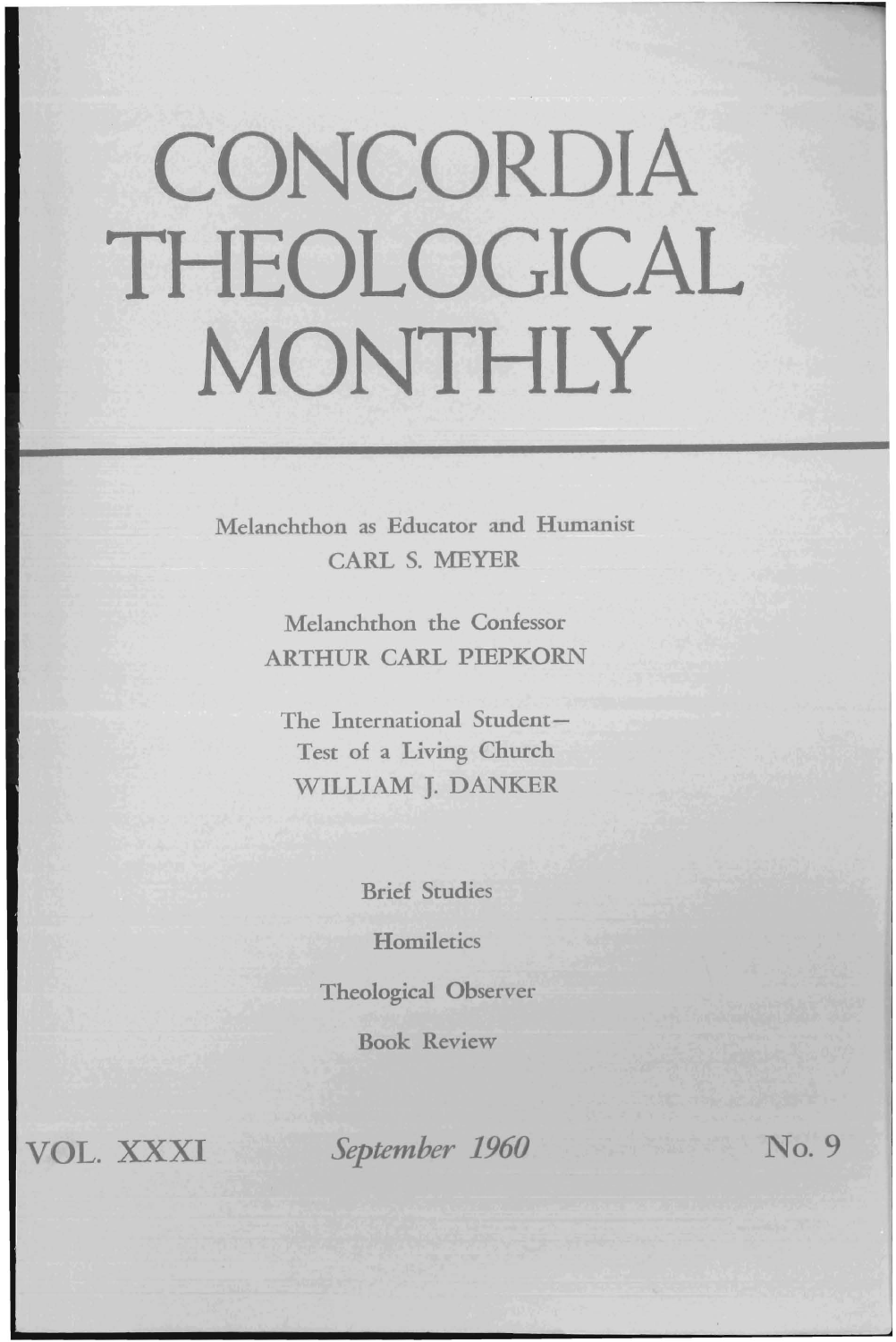# **THEOLOGICAL** OBSERVER

# THE BEGINNINGS OF THE REFORMATION IN FRANCE

Under this heading, *Les Origines de fa Reforme Fran[aise,* the French periodical *Positions Lutheriennes* (January 1960) offers a brief overview of the founding and also oppression of the Lutheran Church in France. On April 15, 1521, the same time when Luther confessed the Gospel at Worms, the Sorbonne at Paris condemned Luther's writings to be burned and their readers to be severely punished. Earlier, on Nov. 1, 1520, a Swiss student at Paris wrote home that Luther's writings were bought with great eagerness. Soon there was organized in Paris a zealous group of Lutherans who, to escape persecution, later fled to Meaux, where they conducted Lutheran services. On Oct. 7, 1546, the Lutheran pastor and 13 of his prominent members were burned alive while the rest of the congregation fled to save their lives. That was the end of the Lutheran Church in France with the exception of the Lutheran worship that was conducted by the Scandinavian ambassadors in their chapel at Paris. Since 1742 the pastors of their chapel were Frenchmen, for also some French Lutherans attended these services. This situation of the Lutheran Church in France continued until Nov. 19, 1809, when Napoleon I permitted the Lutherans to worship in their own church. The first Lutheran worship occurred on Sunday, Nov. 26, 1809, when the French Lutherans held their first sanctioned service in the *Eglise des Billettes.*  Thus last year the Lutheran Church in France could celebrate its 150th anniversary as a free church in France. The writer concludes his interesting article with two quotations: one he agreed with Augustine, and both share made by Napoleon when he was a prisoner the same Neoplatonic tradition. The writer at St. Helena, in which he severely criticizes closes his interesting investigation with two Francis I for suppressing the Reformation, striking questions: "Did the study of Augus-

out the poverty of France as a punishment for despising God and His Word. According to Napoleon, Francis I was "one of the great pygmy persons."

### JOHN THEODORE MUELLER

# FIGURA PROTHYSTERON AND THE EXEGETICAL BASIS OF THE LORD'S SUPPER DURING THE REFORMATION

The *Lutheran Quarterly* (May 1960), under this title, discusses one of the major identifying characteristics of Carlstadt's theology, namely, his exegesis of the words of institution. According to Carlstadt, a new sentence begins with the *hoc* or *touto* and ends with *datur*. Thus Christ pointed to Himself when He said, "This is My body, which will be sacrificed to you on the cross." Separate from the sentence follows the liturgical act, the institution of the memorial supper to commemorate the events of Calvary. As the writer shows, it was Erasmus who became indirectly responsible for the exegetical portion of Carlstadt's theology of the Holy Supper. He writes: "Melanchthon was not too wrong when he blamed Erasmus for originating the struggle between Luther and Zwingli." The great humanist provided Carlstadt with the necessary exegetical material for his symbolism. Erasmus, however, never denied the real presence of Christ in the Lord's Supper, which Carlstadt negated. For him the Lord's Supper was a *mystery*  which could not be explained. Christ was always mysteriously present in the Eucharist. But his conception of "spirit and flesh" accomplished a devaluation of all external things with a resultant spiritualization. Here and one by Luther, who in 1542 pointed tine cause Carlstadt's spiritualism, which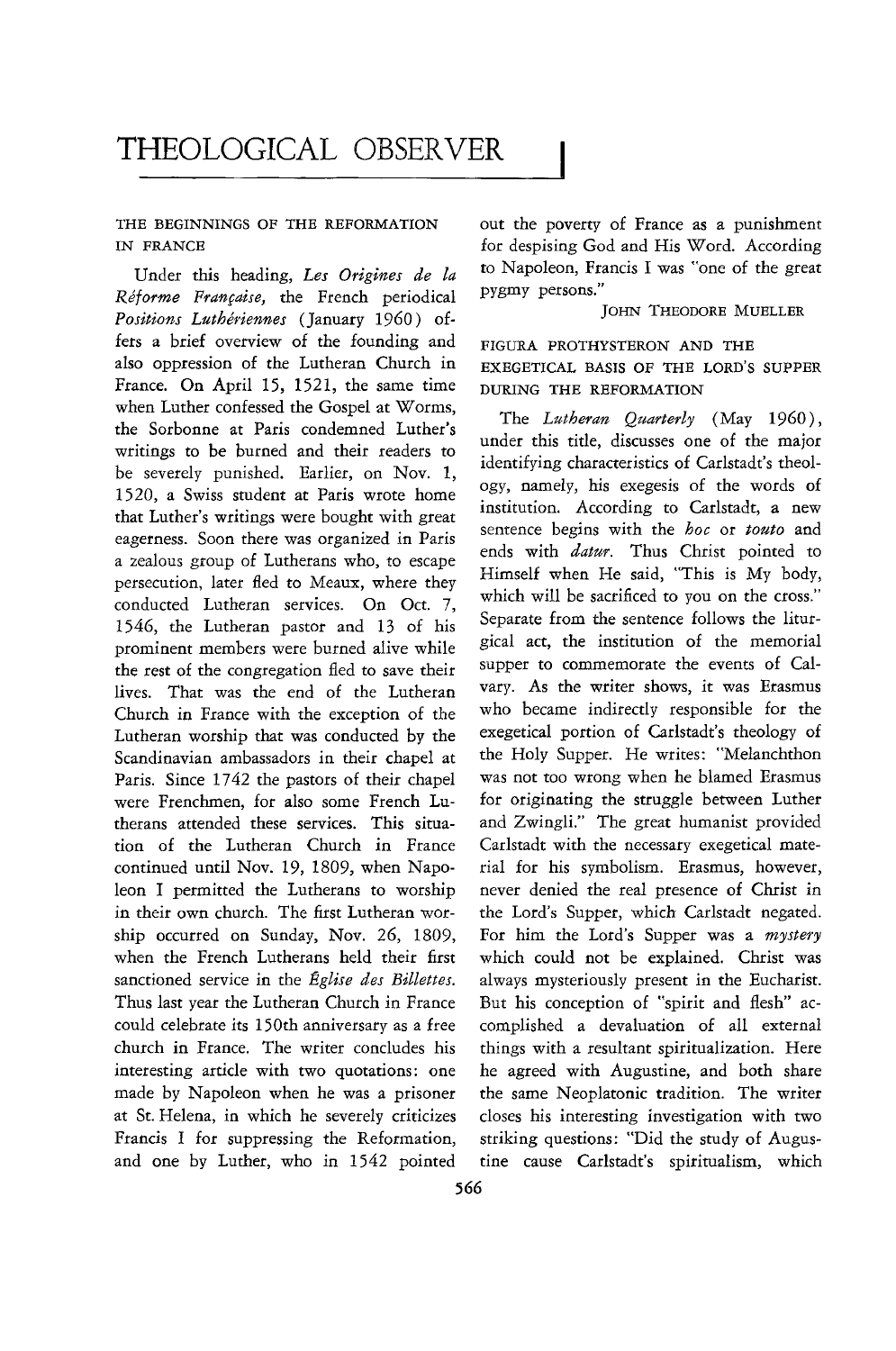was only supported by Erasmus and which through Tauier's influence developed into *Schwaermerei?* Or was Augustine only a catalyst, accelerating Carlstadt's *affirmation of an Erasmuslike spiritualistic tendency,* which in later years became an all-consuming passion?" Erasmus referred the words "This is My body" to the already consecrated bread, thus applying the figura prothysteron to the word of the bread.

#### JOHN THEODORE MUELLER

#### ISLAMIC RELIGIOUS EDUCATION FERMENTS

Under this special heading, in *its* section "Report from Palestine," the *Catholic Biblical Quarterly* (July 1960) reports that a Franciscan Mid-East Missiological Institute has been founded at Cairo-Muski to give specialized training in problems concerning the Oriental churches and Islam. One of the professors will be a graduate of Al-Azhar mosque and another will be a priest of Oriental rite. Study of Arabic will be stressed, but also other languages spoken within the area of the Holy Land Custody. . . . Meanwhile *Proche-Orient Chretien* 10 (1960) 73 announces that tension between Christian educational institutions and exacting Muslim government officials has been exacerbated by the United Arab Republic Education Ministry's fervent dissemination of the book of an excommunicated Christian on Muhammad. The volume, maintaining that Christ is merely a prophet and the Trinity and Incarnation mere ecclesiastical inventions, was made an obligatory text for all Christians and Muslims in primary and secondary schools. After copies were burned publicly in violent demonstrations in Damascus, the requirement was withdrawn for Christians but remains in force for Muslims. - Another news item in this section states that Israel and Jewish communities in 56 countries will join Iran in the 1961 celebration of the 2500th anniversary of the founding of the Persian Empire by Cyrus the Great, 538 B.C.,

whereby the Jews were permitted to return from their Babylonian Exile.

#### JOHN THEODORE MUELLER

# *REPRINT* AND REVISION OF THE WEIMAR EDITION OF LUTHER'S WORKS

In behalf of the Commission for the Publication of Martin Luther's Works *(Kommissian zur Herausgabe der Werke Martin Luthers),* which continues to labor toward completion of the Weimar edition, the centers of research listed below have begun work preparatory to revision of those volumes out of print or somewhat out of date. Each year two or three parts are to be reprinted photomechanically without alteration, beginning with those which require least amendment. The results of the research will be made available to owners of the first printing and to purchasers of the reprint as appendixes to the individual volumes, perhaps with asterisks in the margins of the reproductions to signal passages at which the appendix is to be compared, and as supplementary fascicles of the still unpublished *Band 55.* 

The supplements are to include emendations and additions to the historical introductions, text, and bibliographies; further definition of terms and philological findings; and more thorough citation of quotations and allusions. All who are able to furnish addenda or call attention to errata and corrigenda are kindly requested to forward the information to one or the other of the offices named below. Offprints or reprints of published essays pertinent to the editorial work will also be greatly appreciated. Like the fathers who planned and labored for decades to build the monumental Weimar edition of Blessed Dr. Martin Luther's works, so the present commission will be most grateful for all assistance which may be offered for the furtherance of the work, that the definitive edition of his writings may be brought abreast of current scholarship and become available in its entirety.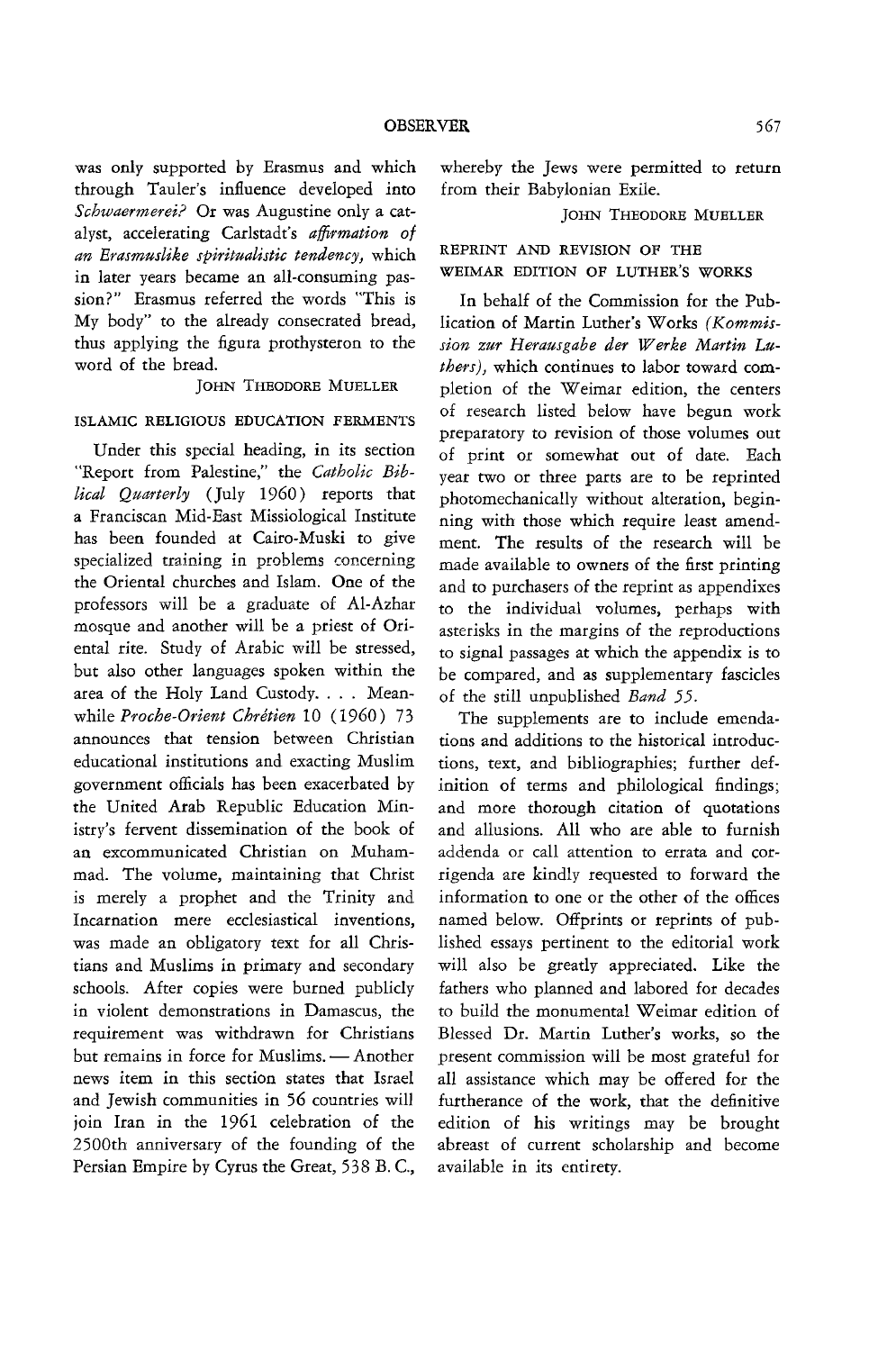Arbeitsstelle Weimarer Lutherausgabe in Gottingen Dr. Hans Volz

Bovenden über Göttingen Feldtorweg 2

Arbeitsstelle Weimarer Lutherausgabe in Berlin

Prof. Dr. Johannes Erben

Deutsche Akademie der Wissenschaften zu Berlin

Institut fiir Deutsche Sprache und Literatur Berlin W 8 Otto-Nuschke-Strasze 22/23

For a detailed account of progress on the text and indexes in the first printing of D. *l'dartin Luthers Werhe: Kritische Gesamt*ausgabe (Weimar: Hermann Böhlau Verlag and Herman Böhlaus Nachfolger, 1883 ff.) and for an outline of the plans for reprint see, e. g., Prof. Dr. Hanns Ruckert's report "Die Weimarer Lutherausgabe: Stand, Aufgaben und Probleme," *Lutherforschung heute: Referate und Berichte des 1. Internationalen Lutherforschungskongresses, Aarhus, 18.-23. August* 1956, ed. Vilmos Vajta (Berlin: Lutherisches Verlagshaus, 1958), pp.111-120. *Die tJbersetzung des Prophetenteils des Alten Testaments (Die Pro* $p$ heten Jesaja bis Hesekiel), Die Deutsche *Bibel*, 11<sup>1</sup> (1960), has appeared since the publication of Prof. Dr. Rückert's essay.

Librarians and private individuals interested in subscription may request Prospectus No. 147 from Verlag Hermann Böhlaus Nachfolger/Weimar, Weimar/Thur., Meyerstrasze 50a, Postfach 48, Deutsche Demokratische Republik.

WILLIAM ARTHUR OLSEN

# BRIEF ITEMS FROM THE NATIONAL LUTHERAN COUNCIL

Chicago. - Dr. Paul C. Empie, 51, executive director of the National Lutheran Council, suffered a heart seizure here on July 8. Physicians who diagnosed the attack as a coronary thrombosis described the church leader's condition as "serious," but said he was "resting comfortably." They indicated

that he will require a long period of care and convalescence before resuming normal activity.

Dr. Empie was stricken as he participated with the NLC's executive committee and representatives of The Lutheran Church-Missouri Synod in a three-day meeting to explore the theological basis of inter-Lutheran co-operative relations. The NLC's executive committee named the Rev. J. Robert Busche, assistant to Dr. Empie, as acting executive director of the council until Dr. Empie's health permits return to his post.

Dr. Empie has been associated with the National Lutheran Council since 1944, the first four years as assistant director and the past 12 years as executive director. During his service with the NLC, he has earned a worldwide reputation as an outstanding church leader.

*Northfield, Minn.* - An auxiliary of more than 700,000 members was formally organized here as The American Lutheran Church Women.

The ALCW will replace four existing women's auxiliaries of the three church bodies which united last April to form The American Lutheran Church of 2,258,000 members. Participating in the merger were the Evangelical, American, and United Evangelical Lutheran churches.

The constituting convention of the ALCW, held on the campus of St. Olaf College here, July 9-10, was attended by 500 delegates from throughout the country. A constitution adopted by the assembly will act as an "umbrella" under which the existing women's groups in The ALC's  $5,000$  congregations such as altar guilds, ladies' aids, missionary or charitable organizations - will be integrated in the ALCW.

"All women of the congregation will be considered members of the ALCW," said Miss Dorothy Haas, executive director of the auxiliary. "They will do auxiliary work for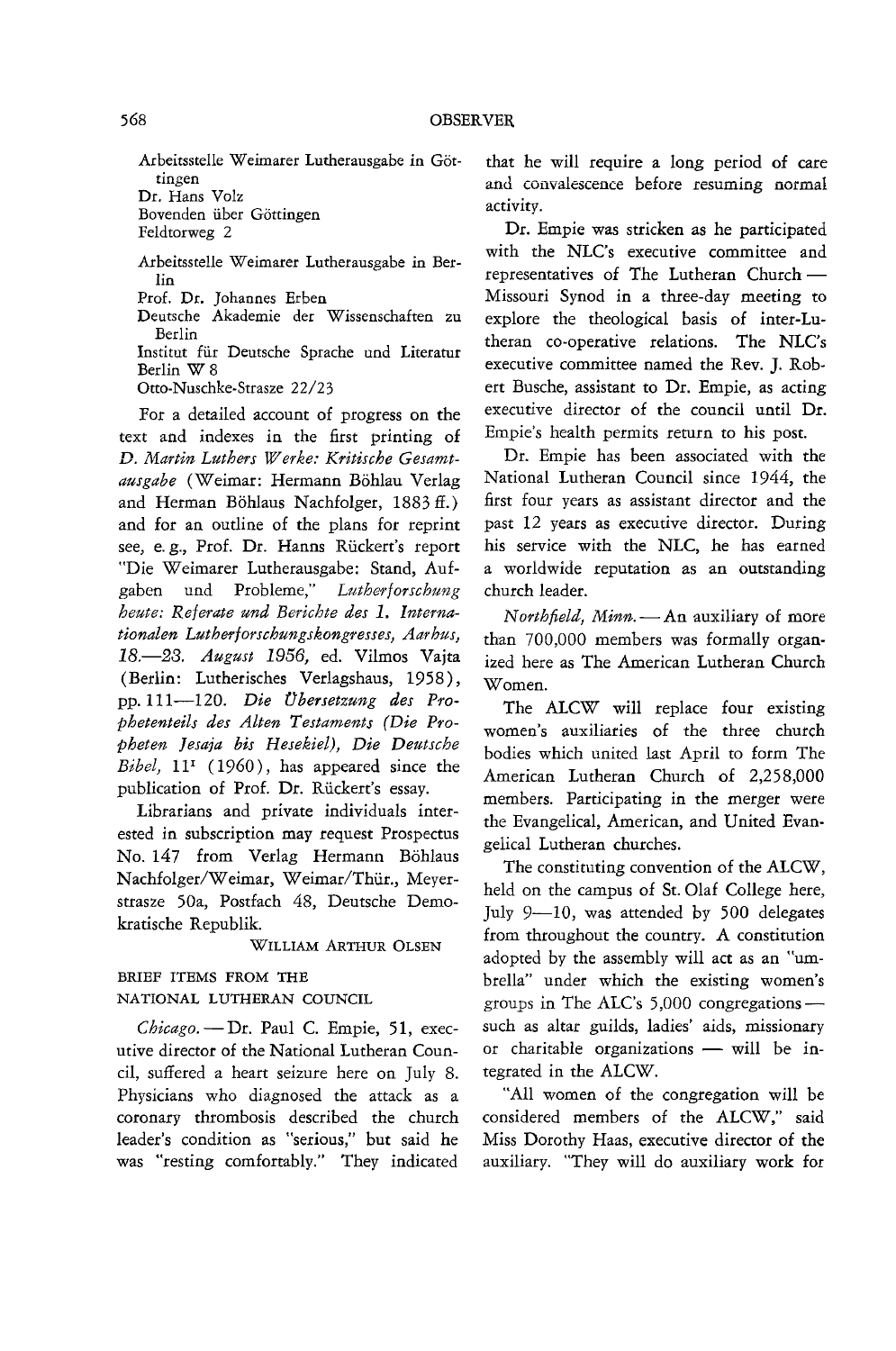the congregations through circles  $-$  small groups, usually with special interests."

(The pattern is similar to that adopted in recent years for women's work in the United Lutheran Church in America and the Augustana Lutheran Church.)

Dr. Haas moved to Minneapolis recently from Columbus, Ohio, where she served as full-time president of the ALC's Women's Missionary Federation.

A ceremony symbolizing the merger of the women's groups marked the opening of the two-day convention when Dr. Haas joined hands with Mrs. Peter Fossum of Northfield, president of the Women's Missionary Federation of the ELC; Arlette Pederson, formerly of South Dakota and now of New York City, president of the Lutheran Daughters of the Reformation of the ELC; and Margaret Miller of Waupaca, Wis., president of the Women's Missionary Society of the UELC.

The meeting was convened by Dr. O. G. Malmin of Minneapolis, editor of the ELC's *Lutheran Herald,* and vice chairman of the Joint Union Committee, which negotiated the three-way church merger. Dr. Fredrik A. Schiotz of Minneapolis, newly elected president of The ALC, who was also president of the ELC, installed the first officers of the women's auxiliary at a worship service Sunday morning, July 10.

Heading the ALCW as president is Mrs. Peter Fossum of Northfield, Minn., who also is president of the Women's Missionary Federation of the ELC. Other officers elected are: Mrs. Theodore Stellhorn of Sandusky, Ohio, first vice-president; Miss Margaret Miller of Waupaca, Wis., second vice-president; and Miss Viola Bohn of Bismarck, N. Dak., secretary. All are officers of the present women's auxiliaries of the uniting churches.

 $New York$ . - Nearly nine tenths of the 25,000-member Evangelical Lutheran Church in Chile is located in the area devastated by earthquake and tidal wave and several churches and parsonages were destroyed, according to word received here by the National Lutheran Council's Department of Lutheran Co-operation in Latin America.

Losses suffered by the Lutheran Church when the tremors struck southern Chile late in May were reported by Dr. Friedrich Karle, its president, in an urgent appeal for food, clothing, blankets, medicine, and funds to help the victims of one of the worst disasters in the nation's history.

Lutheran World Relief rushed 64,000 pounds of clothing and a gift of *\$1,500* to the stricken area. Further aid will be sent as soon as needs are ascertained by the Rev. Theodore A. Tschuy, representative of LWR and Church World Service in Chile.

The series of quakes that began May 21 and lasted a week left more than 5,000 persons dead or missing, some two million homeless, and damage estimated in the hundreds of millions of dollars. Whole villages were swept away by tidal waves as high as 24 feet.

Dr. Karle, making an official visit to Concepcion over the weekend of May 21 to 22, personally experienced the first earthquake but was unharmed. Due to sturdy construction of houses damage was comparatively slight in that city.

Dr. Karle informed Dr. Stewart W. Herman, executive secretary of the NLC's Division of Lutheran World Federation Affairs and head of the LWF's Committee on Latin America, that the Rev. Helmut Schuenemann had been assigned to visit congregations in the southern provinces of Chile to obtain a firsthand report on the situation.

Dr. Herman stressed here that it must be ascertained whether additional material relief can usefully be provided by the churches, in view of the vast amount of aid being provided by various governments.

Then he said, "Attention must be turned as soon as possible to assisting the Chilean Lutheran Church in rehabilitation of normal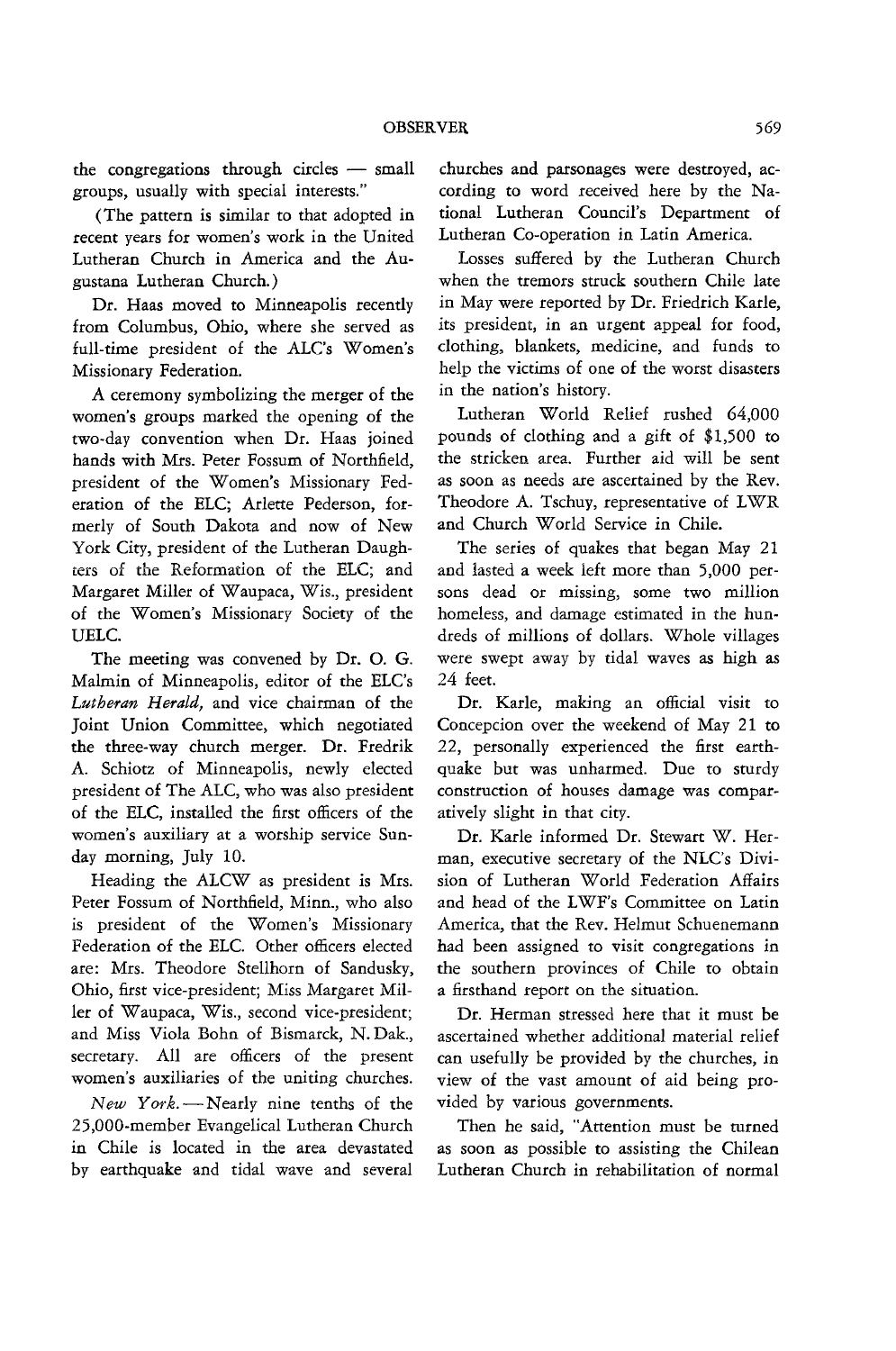parish life and reconstruction of destroyed or damaged church buildings."

Dr. Herman reported that the LWF's Committee on Latin America plans to make the facts of the situation in Chile known in the hope that member church bodies of the federation will respond with special gifts for this purpose.

Three years ago the LWF committee established a revolving loan fund to assist the Lutheran Church in Chile to erect churches and parsonages, and it is expected that this fund will now be used in this emergency.

Oslo. - A plan for development of fulltime lay parish vocations for women theological graduates has been approved by the Council of Bishops of the (Lutheran) Church of Norway. Under the plan women would be employed in a wide range of modern congregational activities not requiring the services of ordained ministers, such as visitation, Sunday school and youth work, and conduct of Bible study groups. An organization known as the Christian Enterprise for Unfulfilled Tasks (Kristen innsats for ulöste oppgaver) has granted 27,000 crowns (\$3,780) to underwrite the establishment of the new positions.

The fortnightly church paper *Luthersk Kirketidende* said that if the plan succeeded, Norway would be saved from the controversial agitation which the neighboring Church of Sweden is experiencing as a result of the decision to admit women theological graduates to the ordained ministry. Women have been legally eligible for ordination in this country for a number of years, but since they have not had employment offers from parishes or recognized church organizations, they have not been able to apply for admission to the ministry.

In Finland, meanwhile, the Christian newspaper *Kotimaa,* commenting on the dissension among Swedish Lutherans over the issue of women pastors, said that "the question is

too precious to be made the cause for disunion and bitterness."

The paper added: "The Finnish nation has accepted as something natural that women, too, should act as servants of God's Word in congregations, as teachers and preachers. Hardly anybody would want this successful and blessed service to be discontinued. The only question is in what ways and how far this service should be developed in order best to serve the Gospel. Opinions vary on this, but all are agreed on one thing: the Gospel message and the Christian life should go forward in a Christian spirit."

Although women are still legally barred from the Finnish Lutheran ministry, many of them who are theologically trained are employed in church work not involving administration of the sacraments.

The Swedish Crown Lands Judiciary Board recently turned down a proposal from that country's Lutheran church assembly of 1957 for the establishment in the church of a new lay service especially intended for women. The Swedish church assembly of 1958 had suggested that 100,000 Swedish crowns (\$19,200) should be made available from the Central Church Fund to train women for such service.

Berlin. - The tenth German Evangelical Kirchentag will be held on July  $19-23$ , 1961, in this city, it was announced in an official call issued here by the presidium of the Kirchentag organization.

The proclamation was published following a Berlin meeting at which the presidium decided to advance the dates, which had previously been set at Aug. 2-6.

In the call, stress was given to the choice of location. Berlin, because of its unique political situation, is the most frequent meeting place of East and West Germans, for all of whom the Kirchentag is a major Evangelical event.

In 1951 the city was host to such a mass laymen's congress - then an annual occur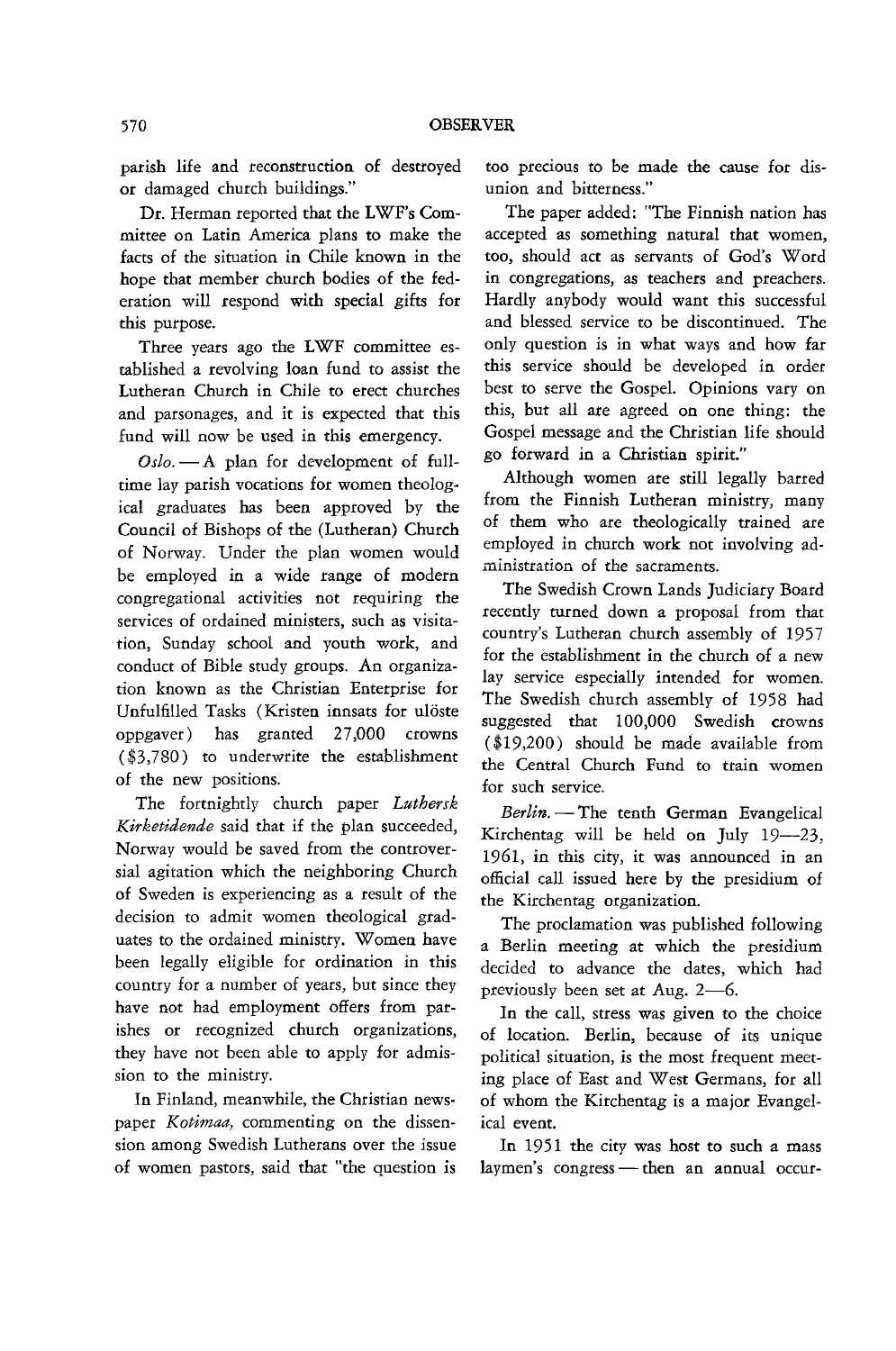rence but now held every second year. In selecting Berlin again for the 1961 gathering, the presidium accepted one of three invitations that had been extended at the closing rally of the ninth congress in August 1959 at Munich.

*Chicago.-Nearly* 2,100 new congregations were organized by lutheran church bodies in America during the decade 1950 through 1959, the Division of American Missions of the National Lutheran Council reported here on the basis of data supplied by the various home mission boards.

The eight bodies participating in the NLC, according to the survey, established 1,202 new missions, including 1,101 in 48 states and eight in Alaska and Hawaii, recently granted statehood; 88 in Canada, four in Puerto Rico, and one in Mexico. In addition, another 952 "mission stations" were opened by The Lutheran Church - Missouri Synod. Most of these were new congregations, but also included college mission stations, institutional chaplaincy programs, some "preaching stations," and "fields entered but not organized."

More than two thirds of the new congregations in the United States, the report disclosed, were organized in metropolitan areas.

However, it added, the closing of churches balanced the opening of new churches in all the bodies, especially those serving in rural areas, and those associated with the NLC showed a net increase of only 452 congregations during the decade.

The new missions established over the decade represent slightly more than 10 per cent of the congregations currently reported as member congregations of the NLC bodies. Thus one out of every ten of their congregations is less than ten years old.

The United Lutheran Church in America organized 593 new congregations, or nearly half the total reported, and had the widest geographical coverage. The ULCA established at least one new congregation in all but six states in the United States, in every province in Canada, and in Puerto Rico and Hawaii.

The American Lutheran Church ranked second in number of congregations with 215, the Evangelical Lutheran Church organized 205, Augustana Lutheran Church 152, lutheran Free Church 18, United Evangelical Lutheran Church 9, American Evangelical lutheran Church 6, and Suomi Synod 4.

The survey revealed that California received by far the greatest mission attention, with 140 congregations organized there in the past 10 years. Minnesota ranked second with 68, and 50 or more missions were begun in six other states, namely, Florida, Michigan, Ohio, Pennsylvania, Texas, and Washington.

Vermont was the only state in which no mission was organized in the decade by NLC bodies, and only one new congregation was organized in each of three states - Maine, Mississippi, and Rhode Island.

The Missouri Synod also concentrated its missions activity in California, opening exactly the same number of missions there, 140, as the NLC bodies. Other active mission states for both groups were Florida, Illinois, Indiana, Michigan, Kansas, and Texas.

The report showed an overwhelming NLC emphasis in Minnesota, Pennsylvania, North Dakota, South Carolina, and Virginia, while the Missouri Synod undertook twice as much mission work as NLC bodies in Alabama, Arkansas, Louisiana, Nevada, Utah, and Wyoming. The Synod's one mission in Vermont meant at least one new lutheran mission in every state during the decade.

*Rock Island, Ill.* - The Augustana Lutheran Church gave overwhelming approval here to plans for merger with three other church bodies into a new denomination of more than three million members to be known as the Lutheran Church in America.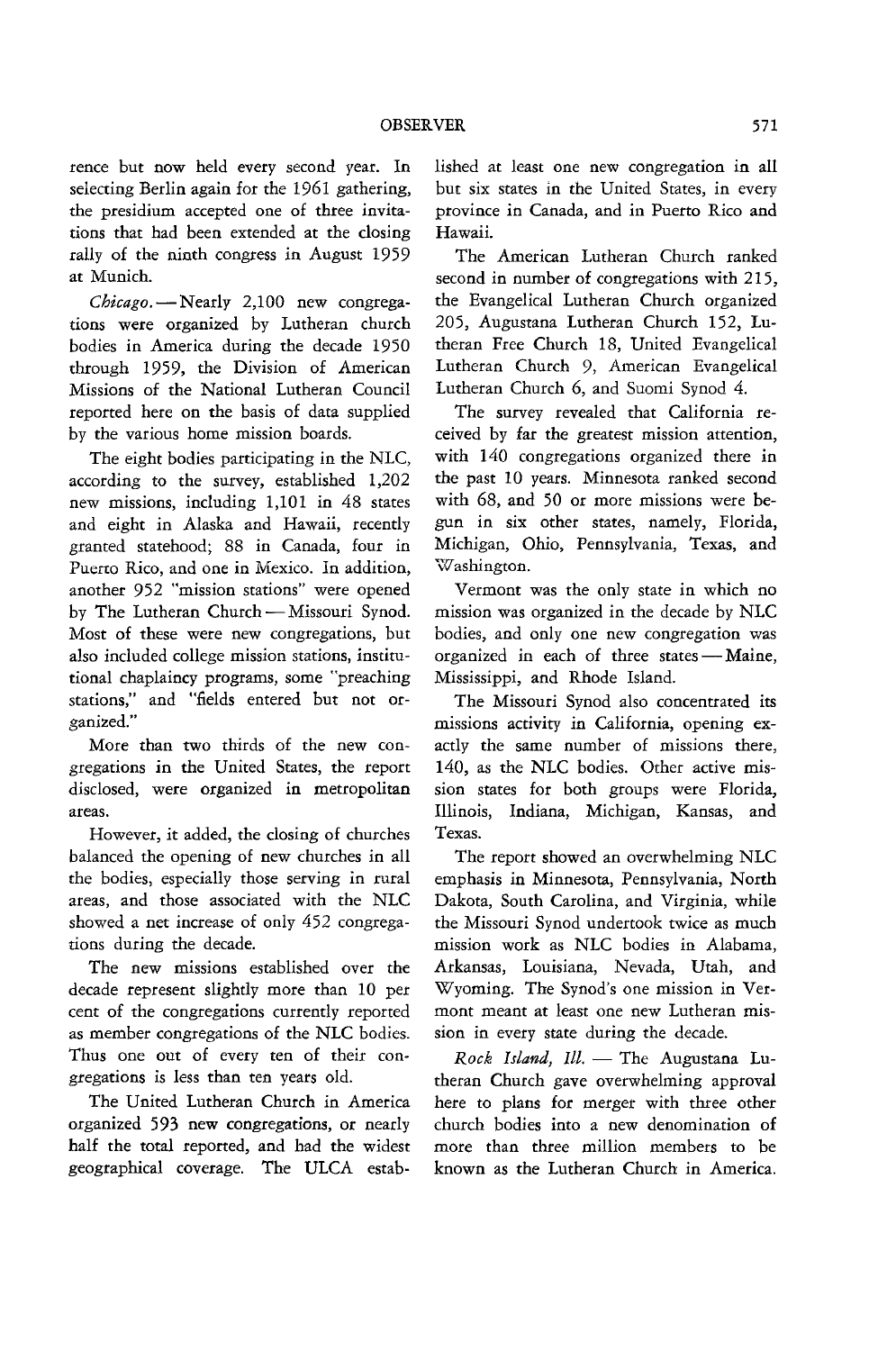In a voice vote marked by an affirmative roar and a negative whisper nearly 2,000 delegates to Augustana's 101st annual synod approved a resolution to unite with the American Evangelical Lutheran Church, the Suomi Synod or Finnish Evangelical Lutheran Church of America, and the United Lutheran Church in America.

Endorsement of the resolution on merger carried with it approval of a constitution and bylaws of the proposed new church for adoption at its constituting convention, the target date of which has been tentatively set for June 1962.

Other union documents approved by the delegates included articles of incorporation of the new church and suggested constitutions for its 30 territorial synods and its over 6,000 congregations.

The Augustana Church was the first of the four bodies to act upon the merger, negotiations for which were begun in December 1956. Its 13 geographical conferences must concur in the favorable decision at their conventions next spring, and a final vote on merger must be taken at next year's synod in Seattle, Wash. Somewhat similar procedures will be followed by the other three bodies involved.

*Winnipeg.* — Canadian congregations of The Lutheran Church - Missouri Synod reaffirmed their intention here to become a self-governing church in Canada by 1962. Meeting May 26 and 27, the 30 delegates to the Lutheran Church - Canada resolved "to continue plans to organize administratively as a Canadian Church (in the status of a sister church of The Lutheran Church-Missouri Synod)."

For two days, May 24 and 25, a large group of 60, including President John W. Behnken and six other executives from the Missouri Synod, explored the many problems of autonomy. Far from hanging on to the 80,000 baptized Canadians, who remit annually nearly \$300,000 to the Synod, Dr. Behnken was "practically pushing us out of **the boat," as one spokesman put it.** 

Dr. Behnken likened the Lutheran Church - Canada to a daughter getting married. "She is going out on her own, but she still wants her parents' blessing," he said.

"These folks in Canada feel that we (the American body) are foreigners, and they naturally want to establish their own administrative household." This conference was held to discuss "how and when" the ultimate separation of the two churches will be carried out, he said.

A self-governing Canadian Church could not hope to be self-supporting if the present rate of expansion is to continue, a committee had reported. Both Dr. Behnken and Pastor C. T. Spitz, the Synod's Mission Board chair- .man, supported the view that independence should not wait until the Canadian Church could support itself. The most important consideration should be what is best for the kingdom of God in Canada.

Accordingly, the Lutheran Church - Canada resolved "to request The Lutheran Church - Missouri Synod for such aid as may be required, in higher education, foreign missions, etc."

According to other resolutions, approval of the Canadian Districts and of the Synod will be sought at their 1961 and 1962 conventions respectively.

For the next year, 1961, the  $LC-C$ adopted a budget of \$12,500, twice that of 1960. Dr. Albert Schwermann, president of the church since its founding two years ago, will devote full time to the post during his sabbatical leave, beginning Aug. 1, 1961. For many years Dr. Schwermann has been a teacher at Concordia College, Edmonton.

A special committee will formulate plans for training pastors in Canada after autonomy. At present pastors of the  $LC - C$  receive their training in the U. S. A. Consideration will no doubt be given, said the Rev. Arne Kristo of Port Credit, Ont., to the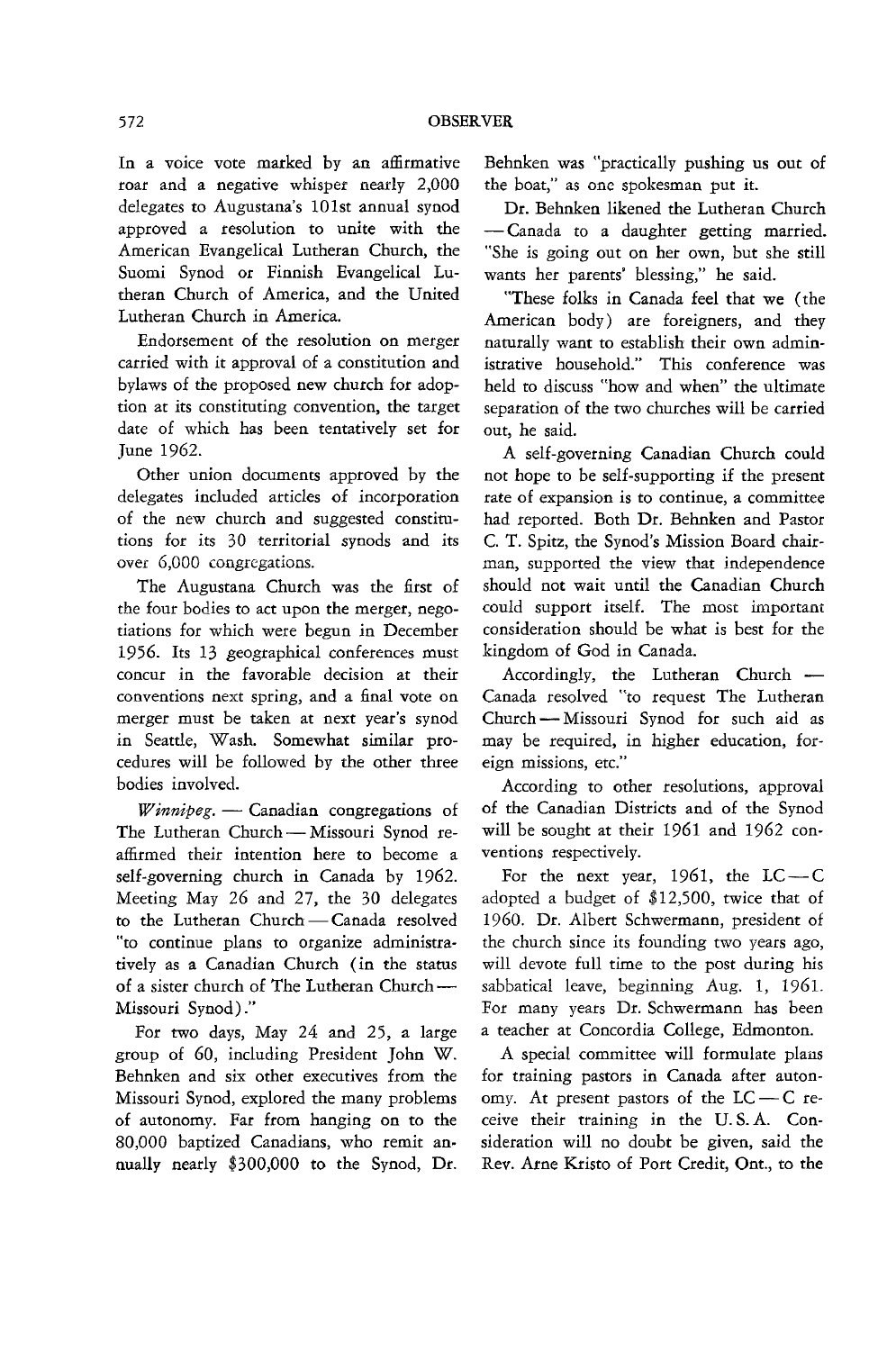invitation received a year ago to participate with the six other Lutheran bodies in Luther Seminary, Saskatoon, Sask. Mr. Kristo is public relations chairman for the  $LC - C$ .

The  $LC - C$  contains about one third of Canada's 250,000 baptized Lutheran church members. The other two thirds are mainly in the six bodies participating in the Canadian Lutheran Council. About 1 per cent are affiliated with neither.

Three CLC bodies (the American, Evangelical, and United Evangelical Lutheran churches) merged recently to form The American Lutheran Church. Two others (the Augustana and United Lutheran churches) are planning to merge in 1962 to form the Lutheran Church in America.

Merger into one Lutheran Church in Canada has been discussed at meetings held annually for six years, by representatives of all Canadian Lutherans. Similar meetings, designed to show doctrinal agreement, are planned for Sept. 6 and 7 in Winnipeg.

## BRIEF ITEMS FROM RELIGIOUS NEWS SERVICE

*Rome.* - An agency of the Federal Council of the Evangelical Churches in Italy said here that the recent assertion by *Osservatore Romano,* Vatican City newspaper, that the Roman Catholic hierarchy has "the duty and right" to guide Roman Catholics in the political field would "produce enslavement of civil life to the will of ecclesiastical society."

"Such demands," declared the Council's Commission on International Affairs, "actually deny to the state its fundamental function of a common home for all citizens having equal rights and dignity according to the principles of modern democracies."

Furthermore, the declaration said, the church would deny to Roman Catholics holding public offices "the right of political representation on behalf of their own fellow citizens independently from their political opinions and their religious faith."

"Italian Evangelicals, according to the Gospel as taught by their churches, conceive civil, social and political life in terms of freedom and responsibility toward God's word," the agency continued. "They believe the Church was not created to exert its dominion on individuals and nations by taking as a pretext the sources of its spiritual mandate in order to dominate over temporal affairs."

The front-page article in *Osservatore Romano* declared that "it is absurd to split the conscience into one part which is that of the believer and one which is that of the citizen, as if the Catholic religion were just one part of the life of the spirit and not a central idea which orients a man's whole existence."

The commission said the implications in the article would "deform the Christian conscience of nations and inevitably provoke spiritual perturbances on anticlerical attitudes of revolt against the Church."

"History has repeatedly demonstrated," the Italian Protestant group said, "that these reactions often lead to political upheavals which can submerge Christian faith and pave the way toward materialism and atheism."

The *Osservatore* editorial, which was not signed, was published in a special make-up usually reserved for semiofficial statements from the Holy See. This was to distinguish the article from the newspaper's own editorial opinions. Authoritative sources said the article was aimed at the political situation in Italy and against Roman Catholics who lean toward pro-Communism.

*Rome.* - *Osservatore Romano,* Vatican City newspaper, said in an editorial that its recent article on the jurisdiction of the church over Catholics in public office did not "hinder or contradict the autonomy of political action," as long as it was undertaken in keeping with the Church's teaching and with the "refusal to allow any split in conscience between the believer and the citizen."

Asserting that the earlier article had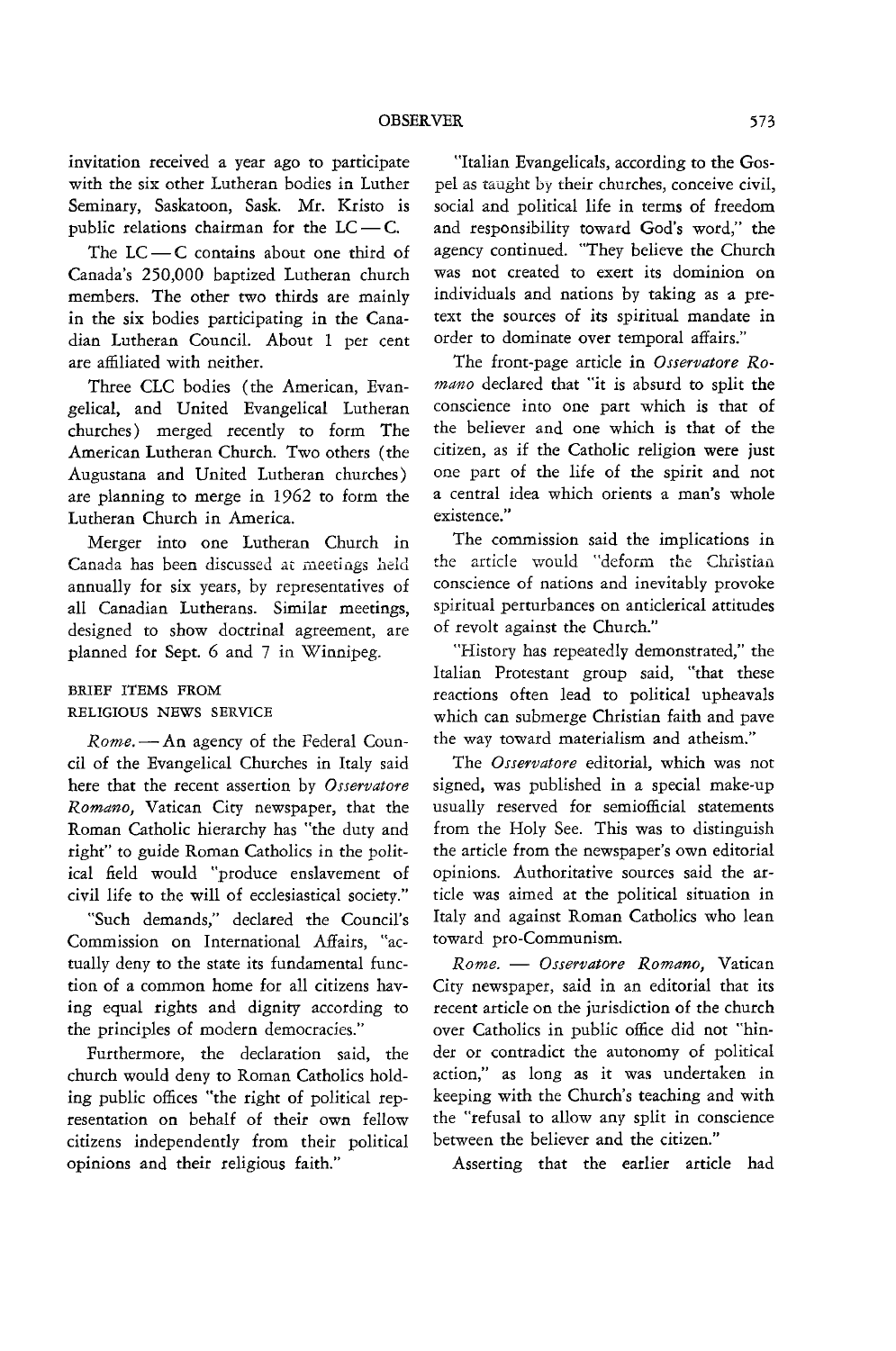created confusion as well as unwarranted sensation," Osservatore said church pronouncements on political matters, such as the ban on collaboration with Communists, did not "offend any of the prerogatives of the State."

"The Church's teaching is directed towards the free conscience of the citizen," the editorial continued, "so that with well-inspired will power he can make a choice which is not contradictory to faith."

"Such a personal choice is taken with full respect to the constitutional and juridical institutions of the state which itself guarantees and safeguards that liberty."

Referring to the article's specific injunction that Roman Catholics must not collaborate with "atheistic and anti-Christian Marxism," the editorial said the Church's judgment in "necessary circumstances" could not be replaced by those of individual Roman Catholics.

The editorial was written by *Osservatore Romano's* new editor, Raimondo Manzini, and had less of an official character than the newspaper's first article on the same subject.

*Miami Beach, Fla.* - Southern Baptist convention delegates adopted by overwhelming voice vote a resolution expressing strong fears over the election of any Roman Catholic Presidential candidate. No negative vote was heard. While the resolution did not mention Sen. Kennedy or the Roman Catholic Church, it was intended to warn Baptist voters against any Catholic candidate and Sen. Kennedy in particular, said the Rev. Wendell G. Davis of Charlotte, N. C, who introduced it.

In the resolution, whose wording was debated 42 minutes, delegates reaffirmed "our conviction that a man must be free to choose his own Church and that his personal religious faith shall not be a test of his qualification for public office. Yet, when a public official is inescapably bound by the dogma and demands of his Church, he cannot consistently separate himself from these."

"This is especially true," the resolution said, "when that Church maintains a position in open conflict with our established and constituted American pattern of life as specifically related to religious liberty, separation of Church and State, the freedom of conscience in matters related to marriage and the family, the perpetuation of free public schools, and the prohibition against use of public moneys for sectarian purposes. Therefore, the implications of a candidate's affiliations, including his Church, are of concern to the voter in every election. In all cases, a public official should be free from sectarian pressures that he may make independent decisions consistent with the rights and privileges of all citizens."

Eight Baptist state conventions previously had taken official stands against a Roman Catholic Presidential candidacy.

In another action the convention went on record as "commending the program of the national Protestants and Other Americans United for Separation of Church and State and its local chapters thtoughout the nation which supplement in the field of legal action our own Committee on Public Affairs."

Delegates also adopted a resolution opposing pending federal legislation which would provide aid to schools of nursing, including sectarian institutions. The legislation was termed "contrary to Baptist principles" and "a possible thteat to our Baptist schools of nursing."

*Grand Forks, N. Dak.* - Ground for a new Lutheran college at Kenosha, Wis., will be broken Sept. 24, it was announced at the annual convention of the Northwest Synod of the United Lutheran Church in America here.

Dr. Harold Lentz, president of Carthage (111.), College, said \$3 million had been raised for the new college, which will be associated with Carthage. A 68-acre site on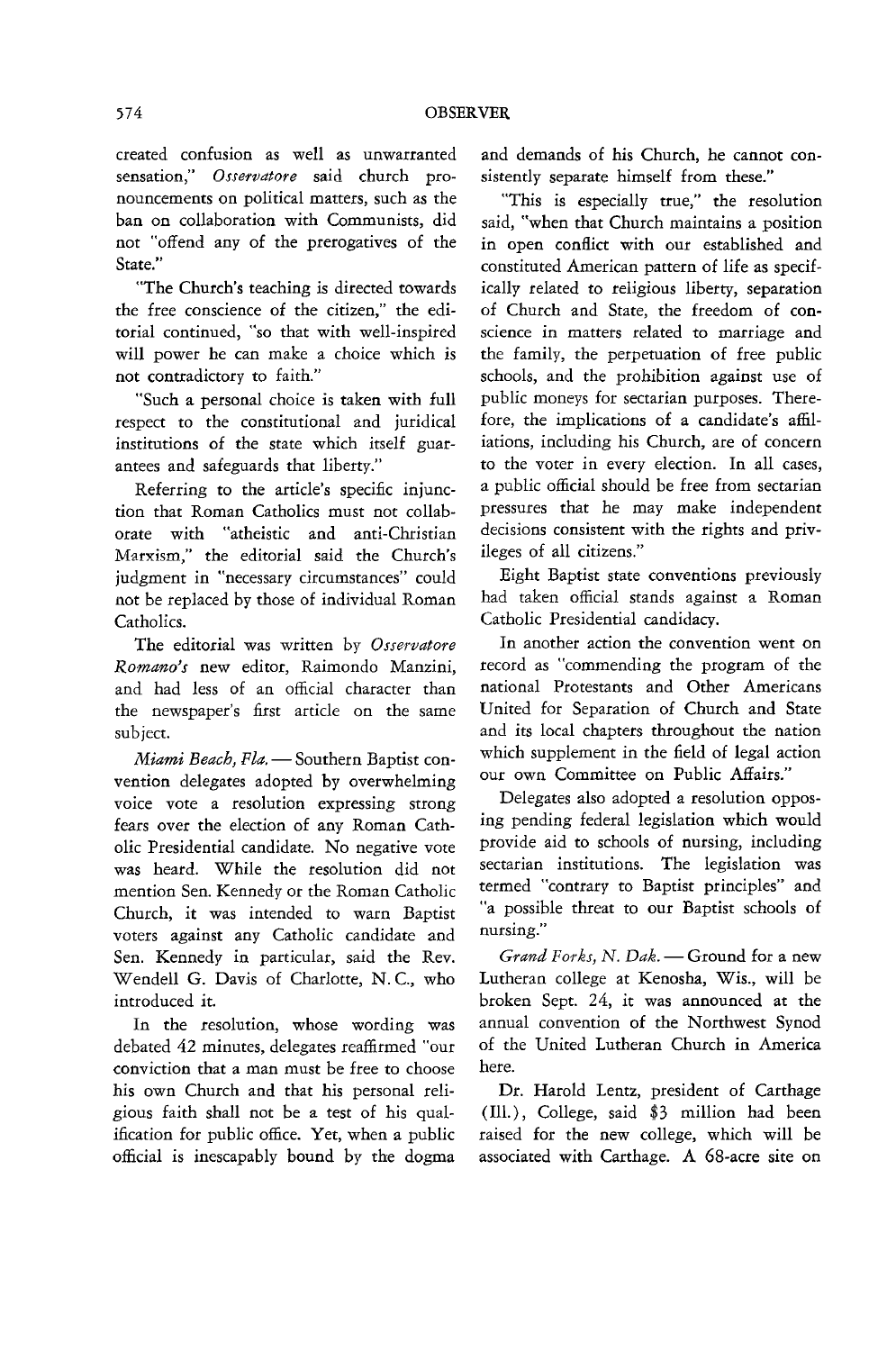the shore of Lake Michigan was donated by the city of Kenosha, which also is raising \$750,000 toward the school, he reported.

Albany, N. Y. - Simpler church funerals were urged by the Capital District Lutheran Pastors Association to counter "increasing secularization" of funeral practices. In a statement sent to 60 Lutheran churches in the area, the association said:

"Increasingly there is no consistency in our funeral practices. The control of the funeral has been more and more passing out of the hands of the church. There has been increasing secularization of funerals and, as a result, an unchristian understanding of death."

The pastors said the coffin should be closed during the service, elaborate floral displays and "unnecessary financial outlays" should be avoided, and only church-authorized music should be played.

Whenever possible, the pastors said, funerals should be held in church.

"It is not necessary for the family to sit with the body or to receive visitors at the undertakers' parlors," the statement said.

The ministers added:

"Christians do not show any disrespect for the departed by keeping funeral expenses at a minimum. Unnecessary financial outlays are unbecoming to Christian humility and charity.

"Any emphasis on display of the bodily remains should be discouraged. The Christian funeral service emphasizes God's comforting word of hope and resurrection, not the physical remains.

"The Order for Burial shall in no case be interrupted by the exercises of secular organizations.

"The casket should be covered with a pall. In this way, no occasion is given for distinguishing between a costly casket and an inexpensive one."

The statement was prepared by a committee representing the American Lutheran Church, the United Lutheran Church, and The Lutheran Church - Missouri Synod.

*New York.* - A period of intensive growth for the Roman Catholic Church in Nigeria in view of that country's forthcoming independence was seen by an expert on international relations who returned recently from a visit to the West African nation.

Dr. Thomas Patrick Melady, president of Consultants for Overseas Relations, Inc., said that the church is boosting efforts to bring Christianity to the millions of Nigerians who still are not members of any formal religious group.

The Catholic Church in Nigeria has a membership of some 1,250,000 out of a total population of more than 35 million people, Dr. Melady said. This compares with a total Protestant population of 275,000 in the predominantly Moslem territory.

Cleveland, Ohio. - Delegates to the annual General Assembly of the United Presbyterian Church in the U. S. A. approved a report which called on the denomination to give "top priority" to metropolitan areas as "great mission fields." Pointing out that "much of what the Church is today" was given by urban centers, it said that it is "particularly important" for younger suburban churches to "turn their efforts toward the inner city."

The report deplored the "meager" financial support given to inner city work and challenged the denomination to "meet this obligation." Among its recommendations was one that "premium salaries" be paid to those who serve in the inner city, in view of the "more obvious sacrifices" demanded of them.

Delegates also asked for "immediate consideration" of ways and means of providing funds and that, in the event of a capital funds drive by the denomination, the need for the inner city be included.

In hopes of additional funds for "expansion" of inner city ministries, the assembly asked that the "urgent needs" of the inner